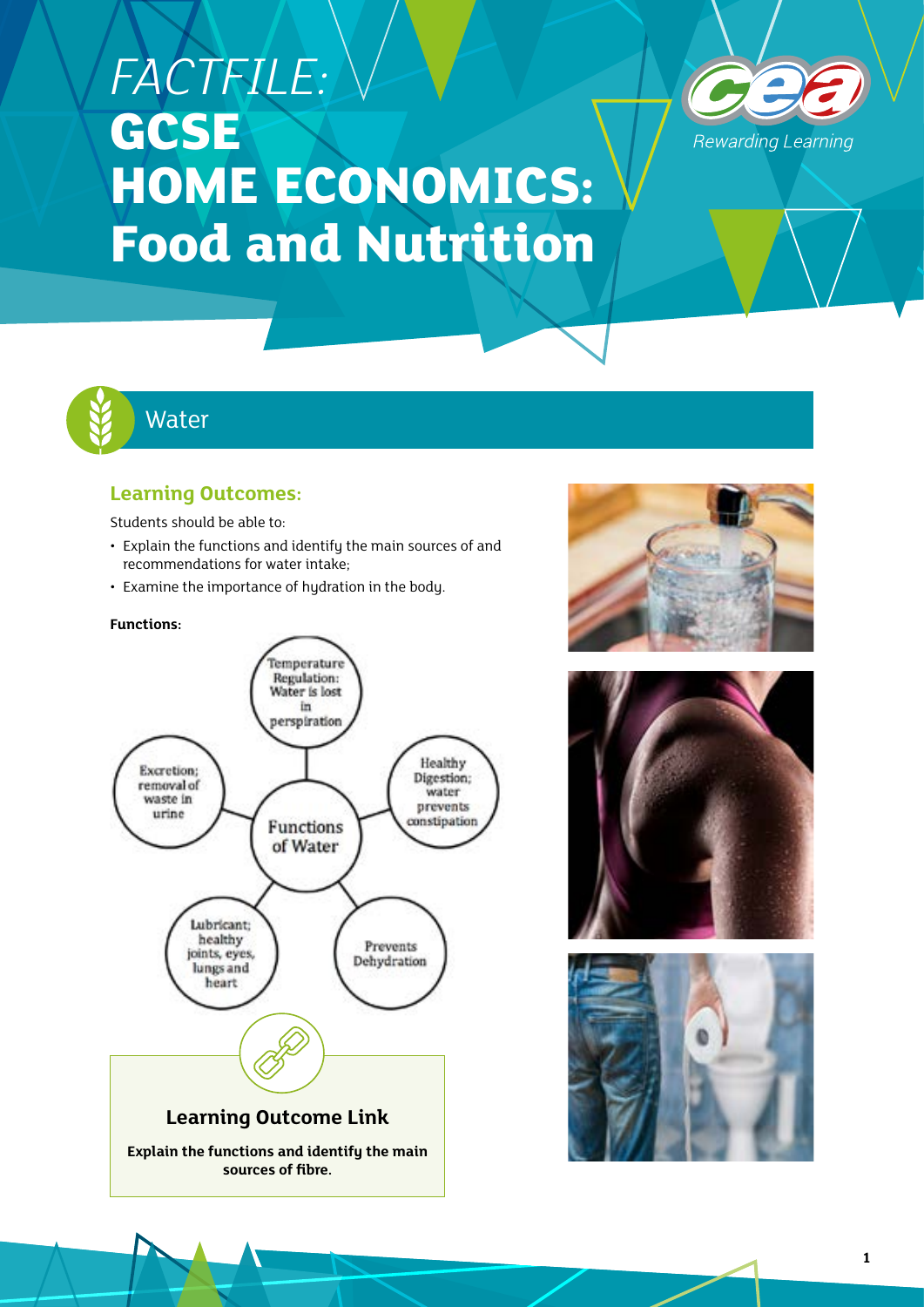#### **Sources**

Water can be consumed in many forms including:

- Fruit Juices;
- Smoothies;
- Soups;
- Hot Drinks; tea, coffee, hot chocolate;
- Milk;
- Casseroles;
- Some fruits (melon) and vegetables (celery) contain high percentages of water.

#### **Recommendations**

There are many questions around how much fluid or water is needed in the body daily. The current recommendations from the British Dietetics Association state that men should drink 2000ml/day while women should drink 1600ml/day (www.bda.uk.com). The Eat-well Guide recommends between 6 and 8 glasses of fluid per day, this can be made up with other fluids not only water as previously mentioned but caution should be taken where fizzy drinks, fruit juices, and smoothies are concerned as these contain free sugars which could be harmful for teeth and cause dental caries. (www.nhs.co.uk)

#### **Importance of Hydration**

Water is vital for survival and without a daily intake of water or other fluids the human body notices quickly and changes occur as a result. **Mild** dehydration can lead to a feeling of thirst, headache, dizziness, frequent urination in small amounts and tiredness. (www.nhs. co.uk) Dehydration over a prolonged period of time can lead to renal problems and constipation. **Severe** dehydration must be treated immediately, symptoms include feeling tired or confused, dizziness, and not passing urine for more than 8 hours, a weak or rapid pulse, seizures and low level of consciousness. This can be particularly dangerous for babies and frail elderly. Hospital admission and treatment is sometimes necessary to replace fluid through a drip.











## **Learning Outcome Link**

**Discuss the nutritional and dietary needs of the following groups with differing energy requirements: People with an active lifestyle that includes sport**